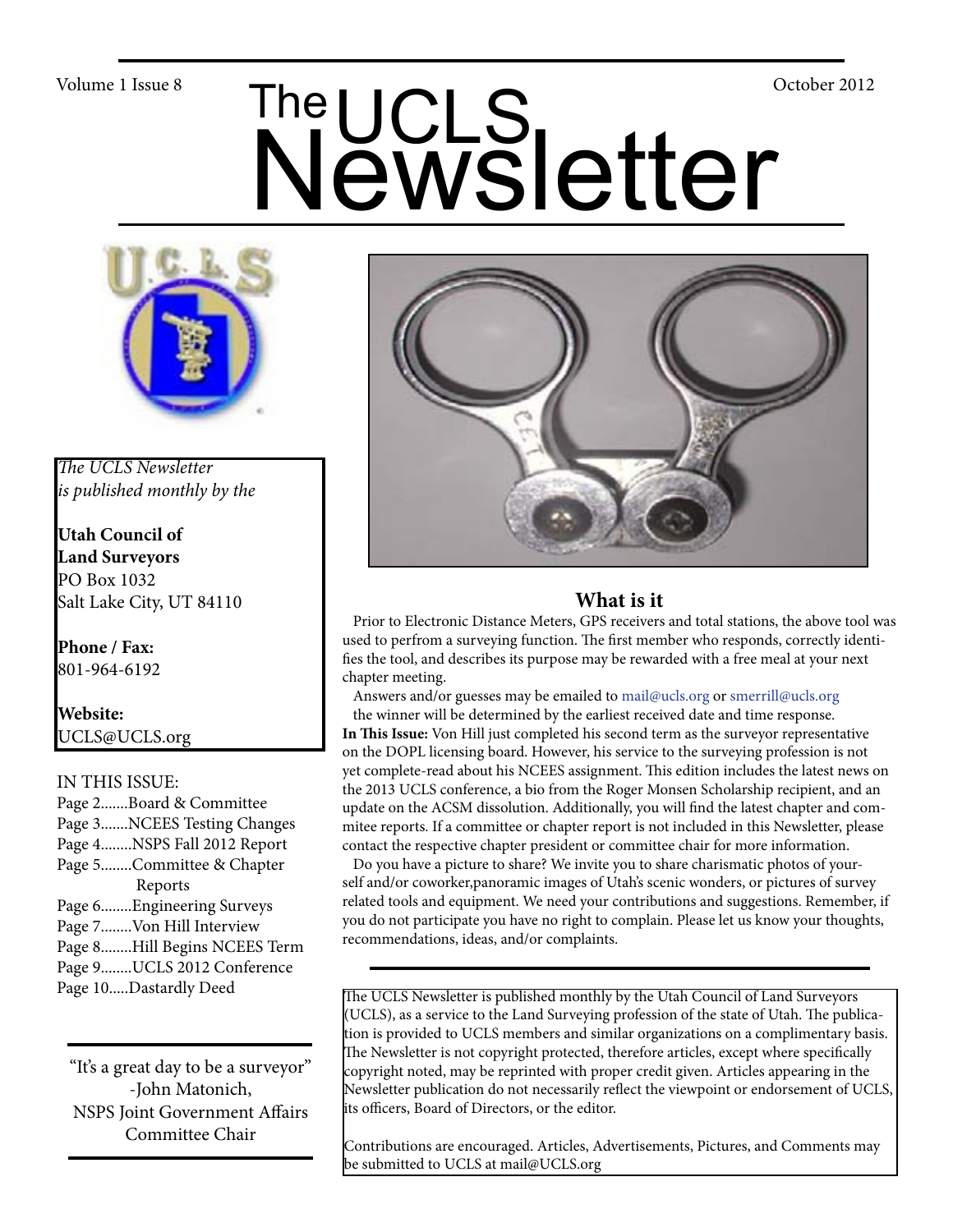# **UCLS Executive Board 2012**

#### **State Chair**

Brad Mortensen 3268 S. 930 W. Syracuse, UT 84075 (801) 363-5605 btmort@earthlink.net

#### **State Chair Elect**

Ernest D. Rowley 3648 W. 6050 S. Roy, UT 84067 (801) 399-8353 erowley@co.weber.ut.us

#### **Past State Chair**

Michael W. Nadeau 5226 W. Ashland Rose Dr. Herriman, UT 84065 (801) 569-1315 mnadeau@merid-eng.com

#### **NSPS Governor**

Steven Keisel 604 S. Blossom Circle Fruit Heights, UT 84037 (801) 512-4338 svkeisel@gmail.com

#### **West Fed Representative**

Ronald Whitehead 1801 N. Wittwer Lane Santa Clara, UT 84765 (435) 634-5780 ronw@washco.state.ut.us

#### **Book Cliffs Chapter President**

Jerry Allred PO Box 605 Duchesne, UT 84021 (435) 738-5352 jdallred@ubtanet.com

#### **Book Cliffs Chapter Representative**

David Kay 85 S. 200 E. Vernal, UT 84078 (435) 789-1017 dkay@uintahgroup.com

## **Color Country President**

Scott P. Woolsey 43 S. 100 E. Suite 100 St. George, UT 84770 (435) 628-6500 scottwoolsey@alphaengineering.com **Color Country Chapter Representative** Kenneth Hamblin 59 N. 2120 E. Circle St. George, UT 84790 (435) 673-3075 khamblin@infowest.com

**Utah Council of Land Surveyors Executive Board and Committees**

#### **Golden Spike President**

David K. Balling 198 E. Shadowbrook Lane Kaysville, UT 84037 (801) 295-7237 dkballing@msn.com

**Golden Spike Chapter Representative** Dallas Buttars 4646 S. 3500 W. Suite 300 West Haven, UT 84401

(801) 731-4075 isurveying@aol.com

# **Salt Lake Chapter President**

David Mortensen 231 W. 800 S. Ste A Salt Lake City, UT 84101 (801) 363-5605 davidmortensen@clcassoc.com

## **Salt Lake Chapter Representative** Jeff Searle 1975 W. 6440 S. West Jordan, UT 84084 (801) 569-1315 jsearle@merid-eng.com

#### **Timpanogos President**

Dennis P. Carlisle 867 S. Anna Ekins Lane Genola, UT 84655 (801) 362-8669 dpcarlisle1957@gmail.com

**Timpanogos Chapter Representative** Dan Knowlden Jr. 563 N. 1420 E. Spanish Fork, UT 84660 (801) 955-5606 surveydanpls@gmail.com

#### **Administrative Secretary**

Susan Merrill PO Box 1032 Salt Lake City, UT 84110 (801) 964-6192 srmerrill@ucls.org

**Chapter Vice Presidents: Book Cliffs** John R. Slaugh jrs@timberlinels.com **Color Country** J. Curt Neilson ncurt@cedarcity.org **Golden Spike** Chris B. Balling chris.balling@guestar.com **Salt Lake** Joe D. Richardson rsinc2002@hotmail.com **Timpanogos** Kevin Bishop kevin.oakhills@gmail.com

#### **Chapter Secretary/Treasurer**

**Book Cliffs** Arneldon T. Davis ndavis@sbtnet.com **Color Country** Roger M. Bundy nrbsurveying@infowest.com **Golden Spike** Doug L. Graham landsurvdg@aol.com **Salt Lake** Steven J. Dale steve.dale@wvc-ut.gov **Timpanogos** Dan E. Knowlden Sr. dknowlden@civilscience.com

#### **Committees & Committee Chairs**

**Legislation** Dale Robinson drobinson@sunrise-eng.com **Education** Dan Perry perrydl@uvu.edu **Publication** Steve Keisel Keith Russell svkeisel@gmail.com keith@ensignutah.com **Standards & Ethics** Matt Clark mclark@co.tooele.ut.us **Membership** David Bronson dabronson@sanjuancounty.org **Public Relations** James Couts james.couts@ecislc.com **Testing** Darryl Fenn dfenn@merid-eng.com **Workshop & Convention** James Olschewski Scott Bishop jolschewski@utah.gov sbishop@horrocks.com **Historical** K. Greg Hansen gregh@haies.net **Construction Survey** Lance Greer lgreer@wwclyde.net Russell Fling russ@flintutah.com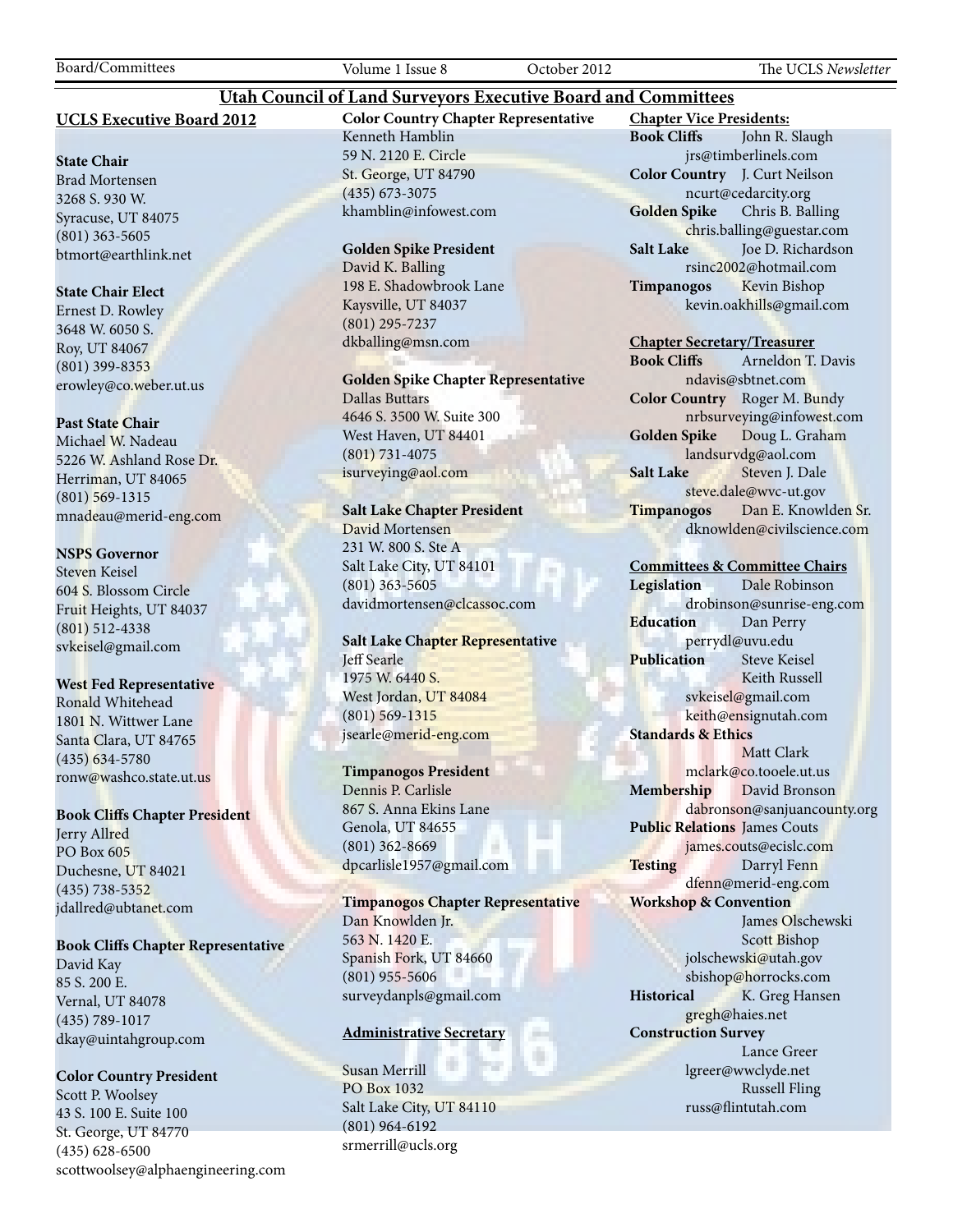# **NCEES approves expanding computer-based testing to PE, PS exams at 2012 annual meeting**

# August 31, 2012

 The state licensing boards that compose NCEES, the organization that develops and administers the exams used for engineering and surveying licensure throughout the United States, have voted to begin converting the PE and PS exams to a computer-based format.

 The unanimous decision was made during the 2012 NCEES annual meeting, held August 22-25 in St. Louis Missouri. It follows a 2010 decision to convert the FE and FS exams to computer-based testing, a transition that will be completed in January 2014.

 The PE exams will be converted to CBT in 2015 at the earliest, but as NCEES Executive Director Jerry Carter explained, the transition will be paced for each exam. "We offer 25 different PE exams in 17 different engineering disciplines, and NCEES will review each exam individually to determine what it needs to move to CBT," he said. "The language approved by the Council is at the earliest feasible date,' and NCEES will move carefully and deliberately with each conversion to ensure that the exam continues to reliably measure professional competence."

 There is no set time for converting the PS exam to a computer-based administration, but Carter explained that NCEES wants to gain experience with computer-based testing for the FE and FS exams before it moves another exam to the new format.

 While recognizing the effort involved in converting an exam to computer-based format, Carter also noted the advantages, including greater scheduling flexibility for candidates, more uniformity in testing conditions, and enhanced security for exam content.

 The PE or PS exam is typically the last step in the engineering or surveying licensure process. Licensure candidates who pass the FE or FS exam and meet education and work experience requirements must pass the PE or PS exam to become eligible for licensure as a professional engineer or professional surveyor.

 Over 25,000 candidates took the PE exam in the past year, which included October and April administrations. Over 1,200 examinees took the PS exam during the same period.

#### **NCEES focuses on industrial exemptions**

Among other actions taken at the annual meeting, NCEES member boards expressed their support for strengthening licensure's protections by applying them toward engineered products and systems. They approved an amendment to the NCEES *Model Law* to require responsible charge of a licensed engineer over the engineering design of buildings, structures, products, machines, processes, and systems that can affect the public health, safety and welfare.

 The amendment is a response to provisions in many state laws, known as industrial exemptions, that exempt firms that manufacture products from requiring a P.E. to oversee their design.

 "The newly added requirement is subject to implementation at the state level," Carter said. "But adding it to the *Model Law*-which serves as a best-practice model for state laws- demonstrates the boards' commitment to protecting the American public."

 Newly installed president Gene Dinkins, P.E., P.L.S., has appointed a task force for the coming year to study which U.S. jurisdictions have industrial exemptions and to develop discussion points that state licensing boards can use to begin talks with their legislators about eliminating these types of exemptions.

 Full details on all motions considered during the annual meeting will be included in the official minutes, which will be published later this year.

#### **Contact**

For more information, contact NCEES Executive Director Jerry Carter at 864-654-6824.



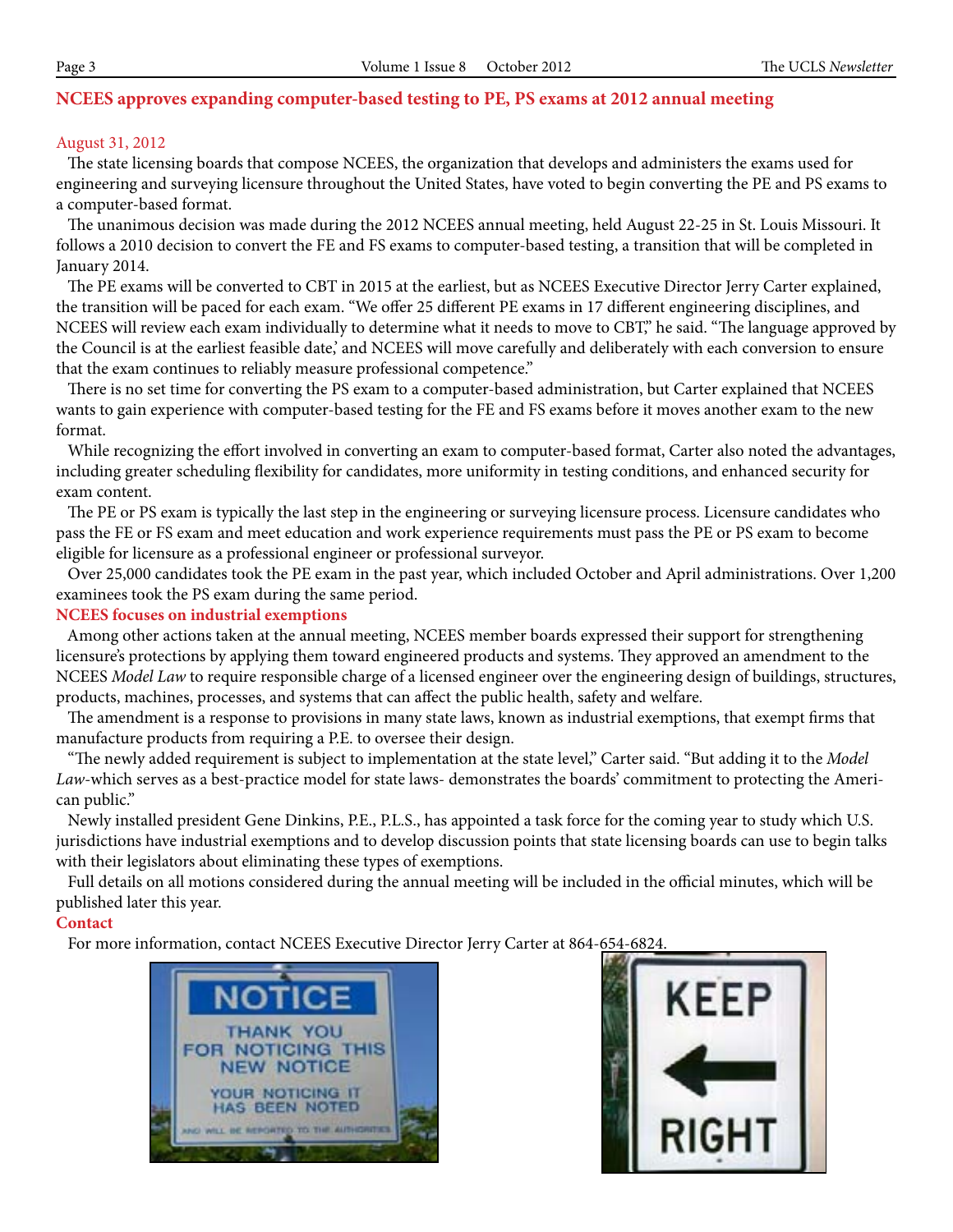# **National Society of Professional Surveyors Fall 2012 Report** By: Steve Keisel

 As they say in the movies - it is a done deal! The National Society of Professional Surveyor's (NSPS) have acquired all rights, interests and liabilities of the American Congress of Surveying and Mapping (ACSM). Legal papers were filed in Maryland and the District of Columbia and the corporate office moved to Frederick, Maryland.

 The NSPS is undergoing radical changes to re-establish itself while adhering to its mission statement; "*NSPS strives to establish and further common interests, objectives, and political effort that would help bind the surveying profession into a unified body in the United States."* Most of these changes were driven by drastically reduced income due to dwindling membership and a sluggish economy. Throughout the ACSM dissolution, NSPS consistently met both theirs and ACSM obligations and responsibilities. Additionally, NSPS continued to provide quality products and services for all surveyors and mappers - regardless of their membership or society affiliation. NSPS has tightened its financial belt and anticipates a monthly savings by:

- moving corporate office to Frederick  $$2,100$
- onsite storage at corporate office \$330
- converting two full time to two part time positions \$4,000
- eliminating and Administrator position \$5,700
- changing employee life and health insurance  $$430$
- electronic distribution of magazine  $$980$
- office supply incentive program  $$430$

If I was compensated with a dollar for every time I'm asked "what does NSPS do for me" I could probably afford a European vacation. Nevertheless, the following is a brief summary of what NSPS does for me:

- Provide a strong national legislative and regulatory voice (think lightsquared)
- Protect the future of surveying when working with allied professions
- Academic accreditation (ABET)
- Real estate settlement (RESPA)
- Joint Governmental Affairs Program
- Partnership in Government (NGS, USGS, NOAA, BLM, FEMA, FIG, NAFTA)
- Informative website
- PBS Show Spotlight on Surveying
- Weekly Radio Show with Curt Sumner
- **ALTA** Standards
- **Student Competition Programs**
- National Surveyor's Week
- Trig Star Program
- **NCEES Exam Prep Review**
- Surveyor's speaker kit
- **Insurance Program Discounts**
- **Scholarships**
- Certification Programs (CST, CFED's Hydrographic, ALTA)
- Model Standards
- Publications (News and Events, SaLis)
- Stolen Instrument Bulletin Board
- Reduced Cost for Books
- Relationship with Vendors and Suppliers
- Organized Lobby Day with Congressional and Senate Leadership

 During the fall 2012 meetings, NSPS Governors and Directors met with our Congressional and Senatorial leadership. These meetings provided opportunities to discuss survey and mapping related concerns with our nation's leaders. Specifically, GPS Interference Prevention, H.R. 4233 - Map it Once, use it many times act, Federal Prison Industries Competition in Contracting Act, Appropriations of the NSPS Trig-Star Program, and the Federal Land Survey and Height Modernization programs were presented. Although many senators and congressmen were unavailable, we did meet with their staff to promote our cause and to voice our concerns.

 Approximately 8-12% of state surveying association members (including UCLS) is a member of NSPS. In future newsletters, you will learn about NSPS's 100% membership program - a program that will enhance your membership, benefit the state societies, and strengthen the NSPS.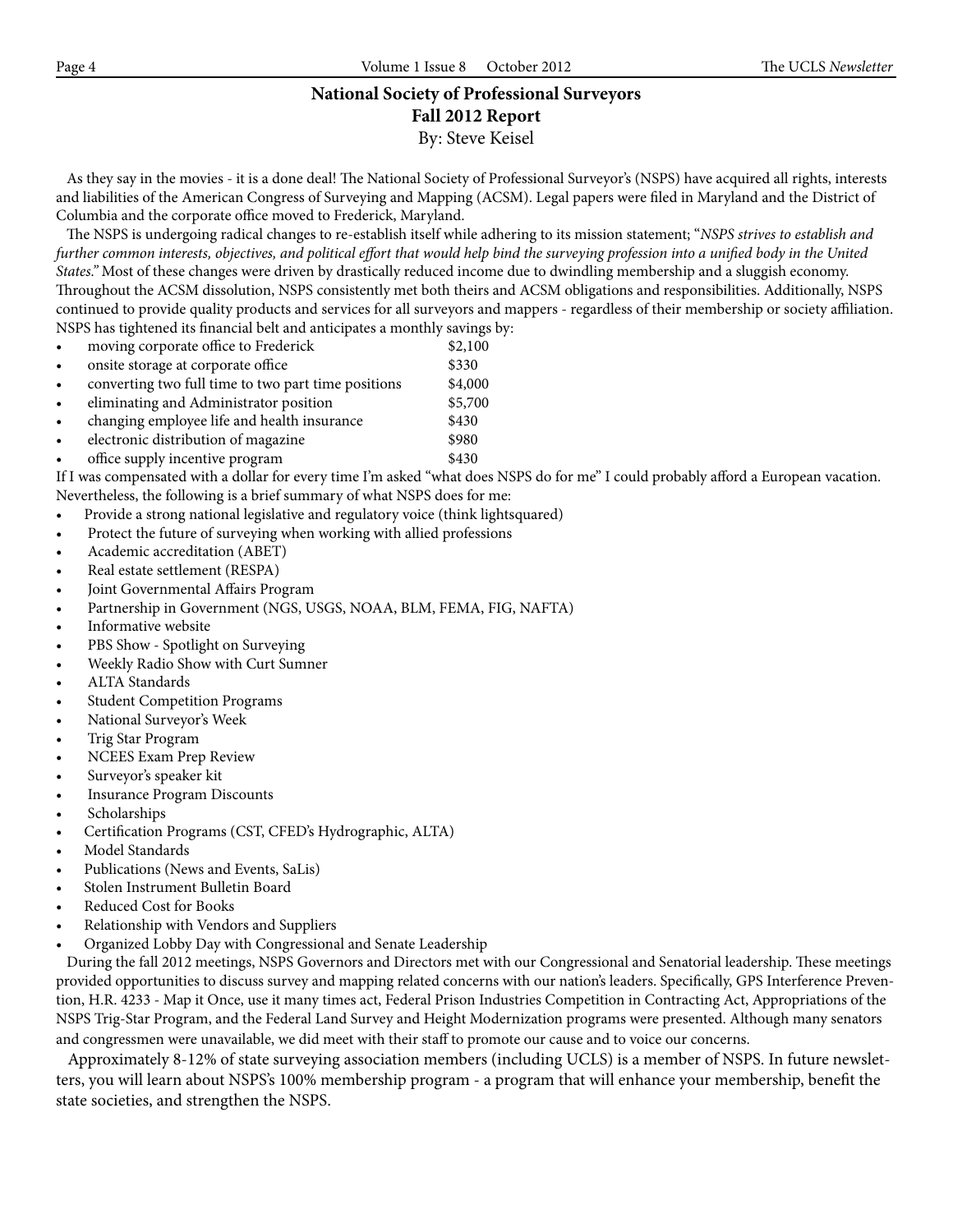# **April 2012 Pass Rates**

#### FE EXAM

*FE pass rates for examinees who attended EAC/ABET - accredited engineering programs:* **Exam First-Time Repeat Module Takers Takers** Chemical 85% 45% Civil 72% 28% Electrical 75% 32% Environmental 82% 47%

Industrial 75% 50% Mechanical 86% 49%

#### PE EXAM

**Exam First-Time Repeat Takers Takers** Chemical 74% 31% Civil 70% 39% Electrical/Computer 61% 32% Environmental 59% 32% Industrial\* 66% 24% Mechanical 74% 38%

#### SURVEYING EXAMS

**Exam First-Time Repeat Takers Takers** FS 71% 33% PS 74% 37%

 Steve and Carol Keisel are excited to announce the birth of their fifth grandchild and first grandson, David Michael Hoffman. David was born on September 7, 2012 in American Fork Utah. He came into the world 18 inches long and weighting 7.1 pounds. Parents of the baby are Robb and Alisha Hoffman. Both Mom and baby are doing well.



# **Committee and Chapter Reports**

## **Workshop & Convention Committee**

By: Scott Bishop

 I would like to thank everyone for supporting the Fall Forum this year, I am sure that I can speak for the more than 100 in attendance when I say it was a great event. I would especially like to thank all of the Utah BLM staff for their support. Their presentations were excellent and very informative. I would also like to thank UVU for hosting the event. Considering that this was their first time, things went rather smoothly. If you did get a parking ticket please send them to Dan Perry at the UVU Geomatics program.

 If you didn't make it to the Fall Forum you missed out on some great information, and even better door prizes. You should check out UVU's Geomatics web site. They have a couple of short videos that are very interesting.

 We are already working with SLCC to set a date for next year's Fall Forum and are looking forward to seeing everyone at the convention in Salt Lake City.

# **Publication Committee**

By: Steve Keisel

 The publication committee continues to solicit input and contributions from the UCLS membership but responses have been few. However reports by chapter presidents and committee chairs are always informative and greatly appreciated.

 Do you have an amazing photo; an interesting description; an unusual work request; a favorite restaurant or destination; an employee or supervisor to recognize; a unique tool or technique; or a simple announcement that might be **Announcement** shared with our members? Please consider contributing.

# **Salt Lake Chapter** By: David Mortensen

 I hope everyone enjoyed the Fall Forum. Thanks to all those at UVU, the Convention Committee, the presenters from the BLM and Susan Merrill for providing such a good learning experience for those that attended. We are looking forward to a good fall with meetings in the Salt Lake Chapter at Joe Morley's BBQ in Midvale (the usual spot). On October 18th we will be hearing from a panel of professionals dealing with GIS in our area. We will also begin our process of nominating Surveyors to receive the life time achievement award, the Surveyor of the Year award and to be UCLS officers. Ryan Atkinson from Monsen Engineering will be presenting a couple of door prizes. On November 15th we will be hearing from David Eaton, with Ameriprise Financial on the Economic Outlook and Business Finance options. We hope you all have had a good September and look forward to seeing you over the next few months.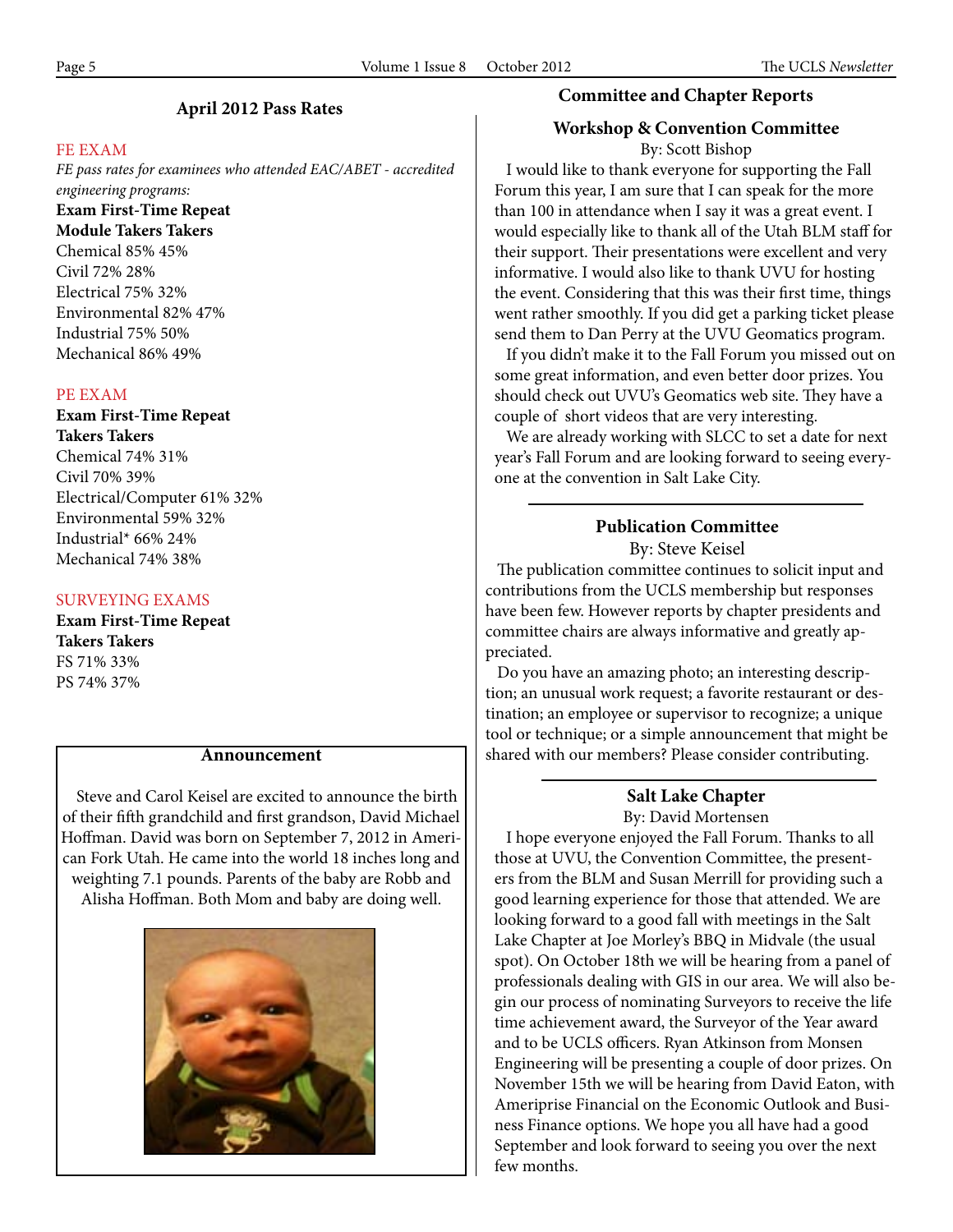# **Engineering Surveys**

 The National Society of Professional Surveyors (NSPS) wishes to engage in dialog with NCEES, and requests that NCEES reconsider its use of the term "Engineering Surveys".

 For your consideration, attached is a motion presented by the NSPS Board of Governors, and approved by the NSPS Board of Directors at its Spring 2012 meeting in Charlotte, North Carolina, requesting that NSPS petition NCEES to remove the term "Engineering Surveys" and its definition from the NCEES Model Laws, Chapter 110.20 Definitions, Section A, Paragraph 5.

 NSPS understands that NCEES has guidelines for addressing issues brought before it, and requests that this petition from NSPS be considered through this process, allowing NSPS as a member of the NCEES Participation Organizations Liaison Council (POLC) to participate in discussions related to the topic.

 As is detailed in the attached motion, there are several reasons that are germane to the requested removal. Among these, we emphasize the mission of NCEES to protect the public through a licensing process which demonstrates a standard of competency in both engineering and surveying practices. Further, each professional member of NSPS, as a professional surveyor, has an ethical responsibility to also ensure and protect the public welfare. That said, we believe it is our duty as professionals to express our concerns regarding this matter.

 Over time, all of the components of surveying, not just "boundary surveying" have become technically more demanding. At the same time, the need for reasoned judgment and nuanced decision making has become increasingly pervasive, and again not just within "boundary surveying" but throughout the broadest definition of surveying practice. This comes at a time when the breadth and the technical demands of modern engineering have also expanded. Engineering curricula have been adjusted accordingly. The unfortunate result is that engineering curricula have minimized emphasis on surveying principals at the same time surveying has become more technical and nuanced in all its forms.

 In this circumstance, NSPS believes that we all should approach with great caution any actions that could potentially dilute or blur the standards of competency used to determine the scope of the practice of both surveying and engineering. NSPS, through its affiliates, the state surveying societies, has witnessed a national trend that would lead to just such a dilution, through the use of the term "engineering surveys", to blur the definition between the scope of engineering and the scope of surveying. Several state legislatures have initiated legislation that would use this term to broaden the scope of engineering into practices that are, in the best public interest, left in the hands of surveying professionals who have been trained, educated and tested for competency in such practices.

 It is our suggestion that the term "engineering survey" and its definition be removed from the Model Law. We believe this be an appropriate means to ensure the public safety without impeding commerce in any way it is not currently affected. There are no laws we are aware of that bar corporations or individuals from offering multi-disciplined practice for which there is demonstrated competence, nor laws that would prevent an individual from holding joint licenses, thus demonstrating competency in all areas of professional practice in which one engages.

# **Trevor Jensen Roger Monsen Scholarship Recipient**

 Trevor Jensen was born in 1984 in Provo, Utah and grew up in Lindon, graduating from Pleasant Grove High School in 2003 with a 3.92 GPA. He attended college at Utah State University majoring in Mathematics and Statistics. During this time he was called to serve a mission to Quito, Ecuador on behalf of the Church of Jesus Christ of Latter Day Saints and today speaks fluent Spanish. Upon his return Trevor continued his education at USU where he met and married Brooke Moore in 2008. His father-in-law, Chris Moore, a surveyor here in the State, began talking with him about the surveying profession and although Trevor had transferred to Utah Valley University majoring in Math Education he really started to think about making a career change. He liked the idea of using his math skills in solving puzzles, working through problems, and just making things work together. Trevor began taking many of the required Geomatics courses at UVU even prior to the Bachelor's degree program being approved in 2010. Trevor has been an outstanding student and is expected to graduate with



a 3.90 GPS in Geomatics in the Spring of 2013, being one of UVU's first Geomatics Bachelor of Science graduates.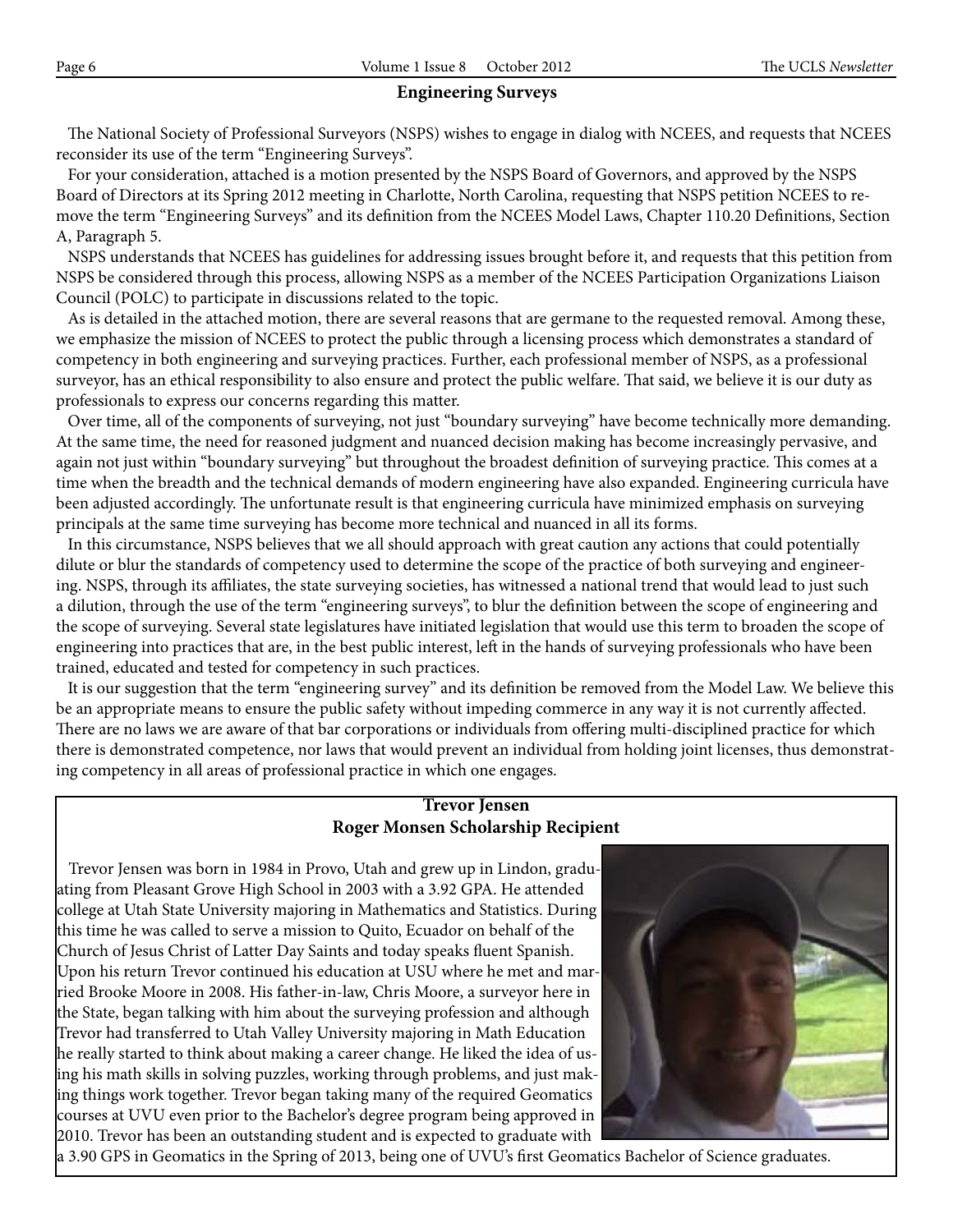# **Von Hill Interview - NCEES Western Zone Vice President**

# Why do you want to serve as Western Zone Vice President?

 I want to serve as zone vice president in part because people I greatly respect asked me to. I want to encourage licensure by extolling the benefits to the licensee and the public and not by merely making it a legislative requirement. We need to reach out to the academic community and make sure they are on our side. I enjoy serving in the profession and in the community.

# What insights from your professional experience do you bring to this office?

 I have worked with the legislature and understand the legislative process. I know that you rarely get everything you want and you have to be able to adjust. The public and the legislature largely don't understand what we do. It is our responsibility to educate them and gain their confidence. We need to be able to look at things from their perspective.

# What issues or goals do you want to focus on during your term?

 I would like to accelerate the process of requiring mandatory education for licensure as a professional surveyor. I would like to continue to do all we can to have the academic community be licensed and have them encourage licensure. Also, we must make sure that the model laws and rules that we propose are relevant, make sense, and are attainable. Lastly, we need to seriously look at how to best use the financial resources of our organization.

# How can NCEES most effectively advance licensure and increase the number of people pursuing engineering and surveying licensure?

Convince the public and legislature that licensure of professionals is in their best interest. Our professions need to continue to promote ourselves. Encourage the academic community.

# **Von Hill, P.S. Utah Professional Engineers and Professional Land Surveyors Board**

IN CASE OF THE

 *NCEES Experience; Committee on Finances Chair (2011-12) and member (2010-11), Committee on Nominations Member (2010-11), Evaluations of Applications Task Force Member (2009-11), Committee on Examinations for Professional Surveyors Member (2005- 09), Special Task Force on Governance Member (2007-08), Surveying Exam Development Committee Volunteer (2005-12).*

**LWAYS OPEN** 

**CLOSED** 



- Why does a round pizza come in a square box?
- Once you are in heaven, are you stuck wearing that uncomfortable suit that you were buried in for eternity?
- What disease did cured ham have?
- How is it that we put a man on the moon before we figured out it would be a good idea to put wheels on luggage?
- Why is it that people say that they, "slept like a baby" when babies wake up crying every couple hours?
- If a deaf person has to go to court, is it still called a hearing?
- Why do doctors leave the room while you remove your clothes? They are going to see you naked anyway.
- Can a hearse carrying a corpse drive in a carpool lane?
- If the professor on Gilligan's Island can make a radio out of a coconut, why can't he fix a hole in the boat?
- Why does Goofy stand erect while Pluto remains on all fours? They're both dogs!
- If the cartoon character Wile E. Coyote had enough money to buy all of the ACME crap to destroy the Road Runner, why didn't he just buy dinner?

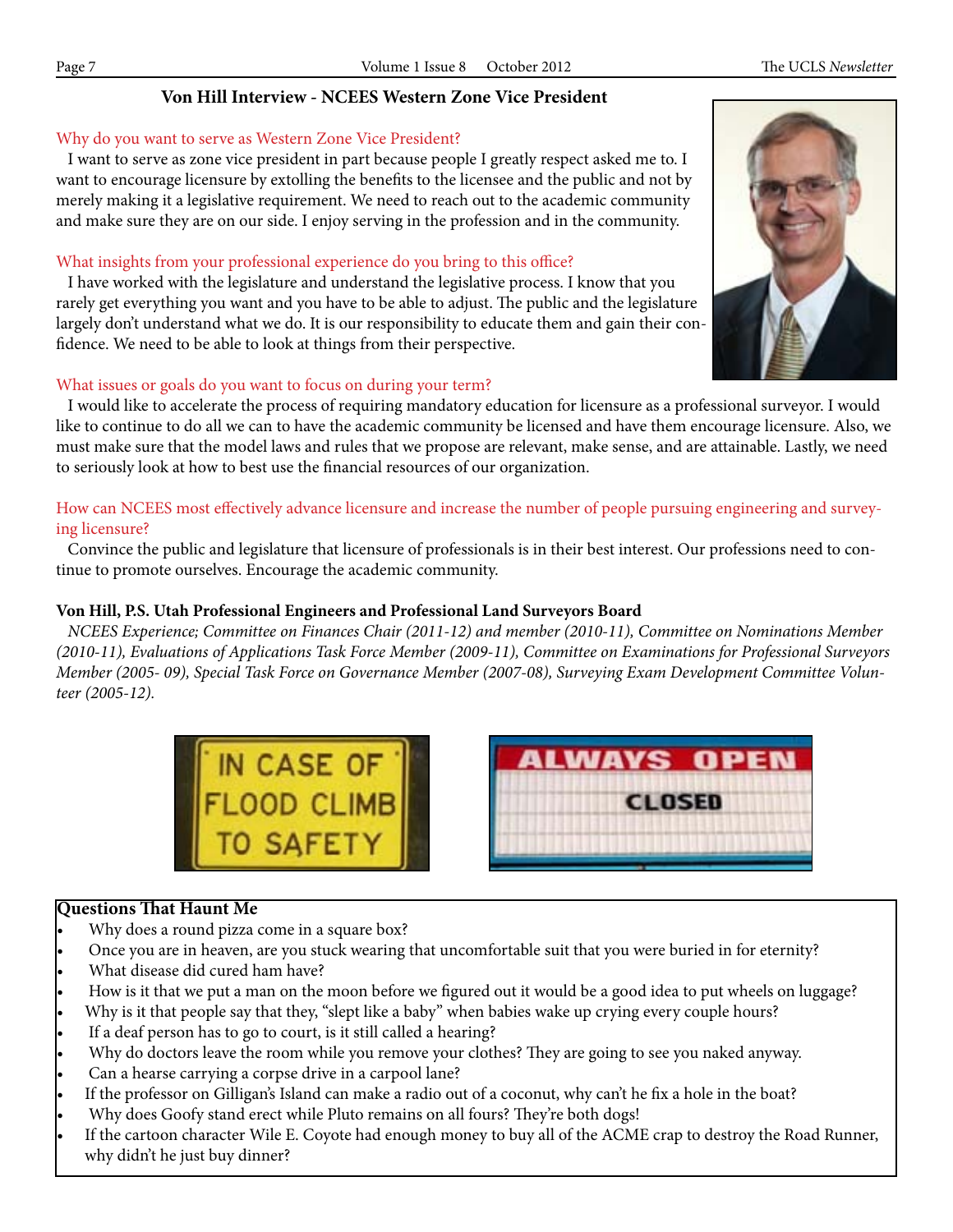# **September Where Is It**

The monument marking the interior corner of Utah/ Southwest corner of Wyoming was correctly identified by the following UCLS members:

1st Jerry Timmins, UDOT

2nd Ernest Rowley, Weber County Surveyor/Recorder 3rd Paul N. Scherbel

This sandstone monument was originally set on November 14, 1873 by U.S. Astronomer and Surveyor A. V. Richards, to delineate the intersection of the forty-first parallel of north latitude with the thirty-fourth degree of west longitude. In 1996, federal. State, and local organizations coordinated to set a plaque to memorialize the history of the monument.



# **Do You Know the Law?**

# Utah Code 17-23-14

 (1) Any person who finds it necessary to disturb an established corner in the improvement of a road, or for any other cause, or finds a monument which needs rehabilitation, shall notify the county surveyor.

#### Utah Code 17-23-15

 (1) No person shall willfully or negligently remove, destroy, or deface any government survey monument, corner, or witness corner.

 (2) Any person who violates this section is guilty of a class C misdemeanor and is additionally responsible for:

(a) the costs of any necessary legal action; and

 (b) the costs of reestablishing the survey monument, corner, or witness corner.

# **Hill begins term as NCEES Western Zone vice president**

Von Hill, P.S., recently received his commission as NCEES Western Zone vice president at the 91st NCEES annual meeting, held August 22-25 in St. Louis, Missouri. He was elected to the position by delegates from the Western Zone during their interim meeting in May 2012. As vice president, Hill will serve on the NCEES board of directors and as the zone's administrative officer through 2014.

 A resident of Bountiful, Utah, Hill has been a member of the Utah Professional Engineers and Professional Land Surveyors Board since 2004. He is the current vice chair of the board and a former chair. He has served on a number of NCEES committees, including chairing the 2011-12 Committee on Finances.

 Hill has been a licensed professional surveyor since 1985. He is president and co-owner of Hill and Argyle, Inc., a firm providing civil engineering and surveying services in Utah and Idaho.

 Hill holds a bachelor's degree in political science from Utah State University and a master's of business administration from Thunderbird School of Global Management. He is a member of the Utah Council of Land Surveyors and a past president of the organization's Salt Lake chapter, as well as a member of the American Council of Engineering Companies of Utah.

# **ABOUT NCEES**

 *NCEES is a national nonprofit organization composed of engineering and surveying licensing boards representing all U.S. states, the District of Columbia, Guam, Puerto Rico, and the U.S. Virgin Islands. An accredited standards developer with the American National Standards Institute, NCEES develops, scores, and administers the examinations used for engineering and surveying licenser throughout the United States. NCEES also provides services facilitating professional mobility for licensed engineers and surveyors. Its headquarters is located in Clemson, S.C.*

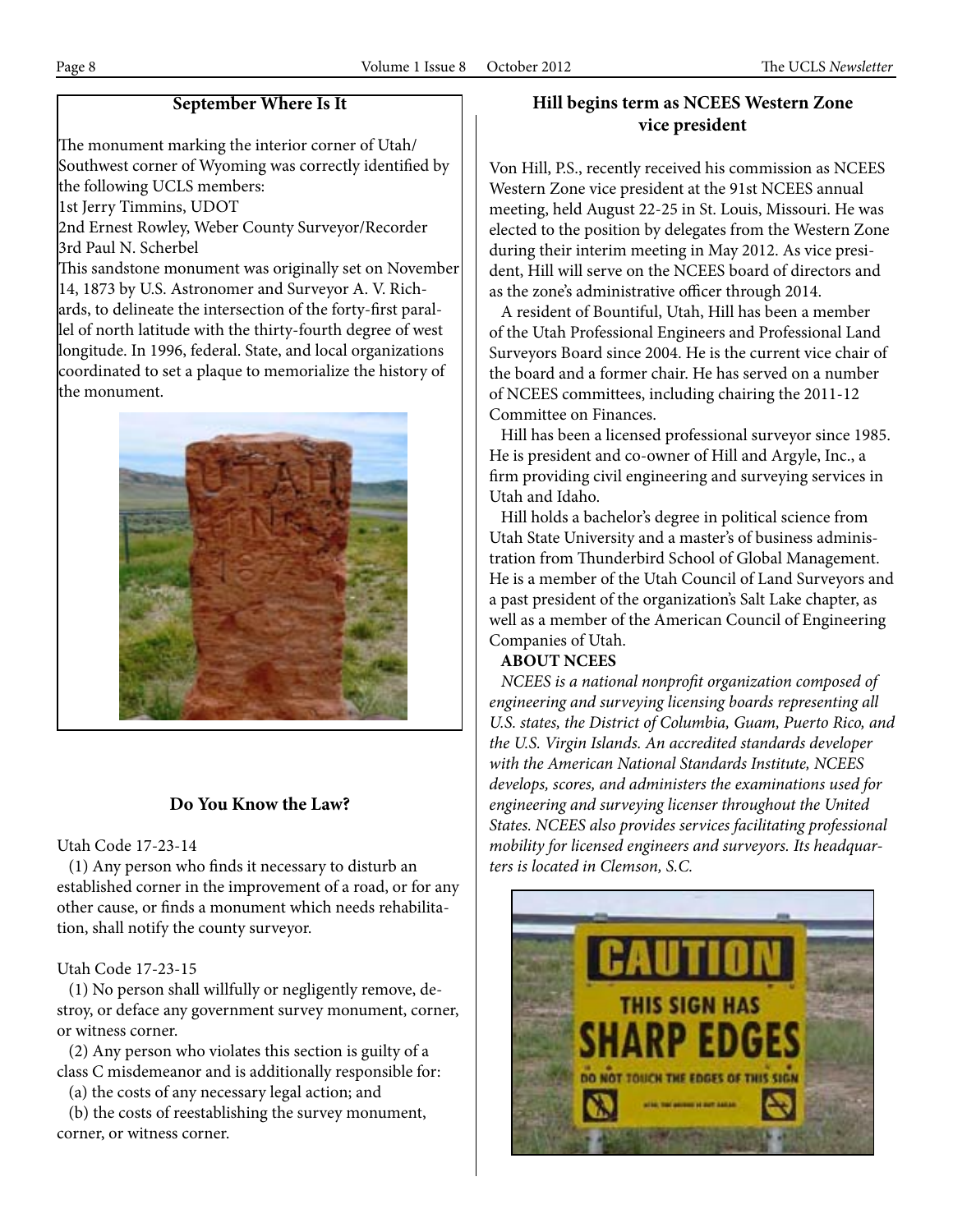

**"ARE WE TRAINING OUR SURVEYORS RIGHT OR RITE"**



The UCLS Convention Committee is pleased to announce the location and date for the UCLS Annual Convention for 2013 which will be held at the South Towne Expo Center, 9575 South State Street, Sandy, Utah on February 26 – 28, 2013.

We have moved the convention up north to involve our sister agencies and as many of our out-of-state organizations as would like to come. You will notice that we have expanded this year's convention by an extra day and will be starting on Tuesday and concluding Thursday afternoon. We are very happy to announce the NSPS Student Competition will also be joining us at our convention.

Our keynote speaker for the conference will be Charlie Tucker. Charlie provided a brief presentation last year on Rail Road Surveying and he has agreed to come back and provide an encore presentation to us.



In addition to Charlie some of the featured speakers will be centered on property and water rights and surveying right in Utah. We are pleased to have Assistant Attorney General Charles Stormont, The Office of the Property Rights Ombudsman – Brent Bateman, Water Rights, Surveying/Machine Grading, Field to Finish as well as several other wonderful breakout sessions.



We will be having the scholarship auction once again to help our students and upcoming Professionals. There are Totally Awesome door prizes. We have arranged a Hospitality Suite for Tuesday night right after our first sessions. So come be wowed, learn a lot and look for more information as the convention gets closer.

# **Questions That Haunt Me**

- Do the Alphabet song and Twinkle, Twinkle Little Star have the same tune? Why did you just try singing both of those two songs?
- Did you ever notice that when you blow in a dog's face, he gets mad at you, but when you take him for a ride in the car, he wants to stick his head out the window so the wind will blow in his face?
- Why do toasters even have a setting that burns toast to a horrible black crisp, which no human being can eat?
- If Jimmy cracks corn and no one cares, why is there a stupid song about it?
- Why are you IN a movie, but you are ON television?
- Why do people pay to go up in tall buildings and then put money in binoculars to look at things on the ground?
- Why do you have to "put your two cents in"...But only get back, "a penny for your thoughts"? Who gets all those extra pennies?